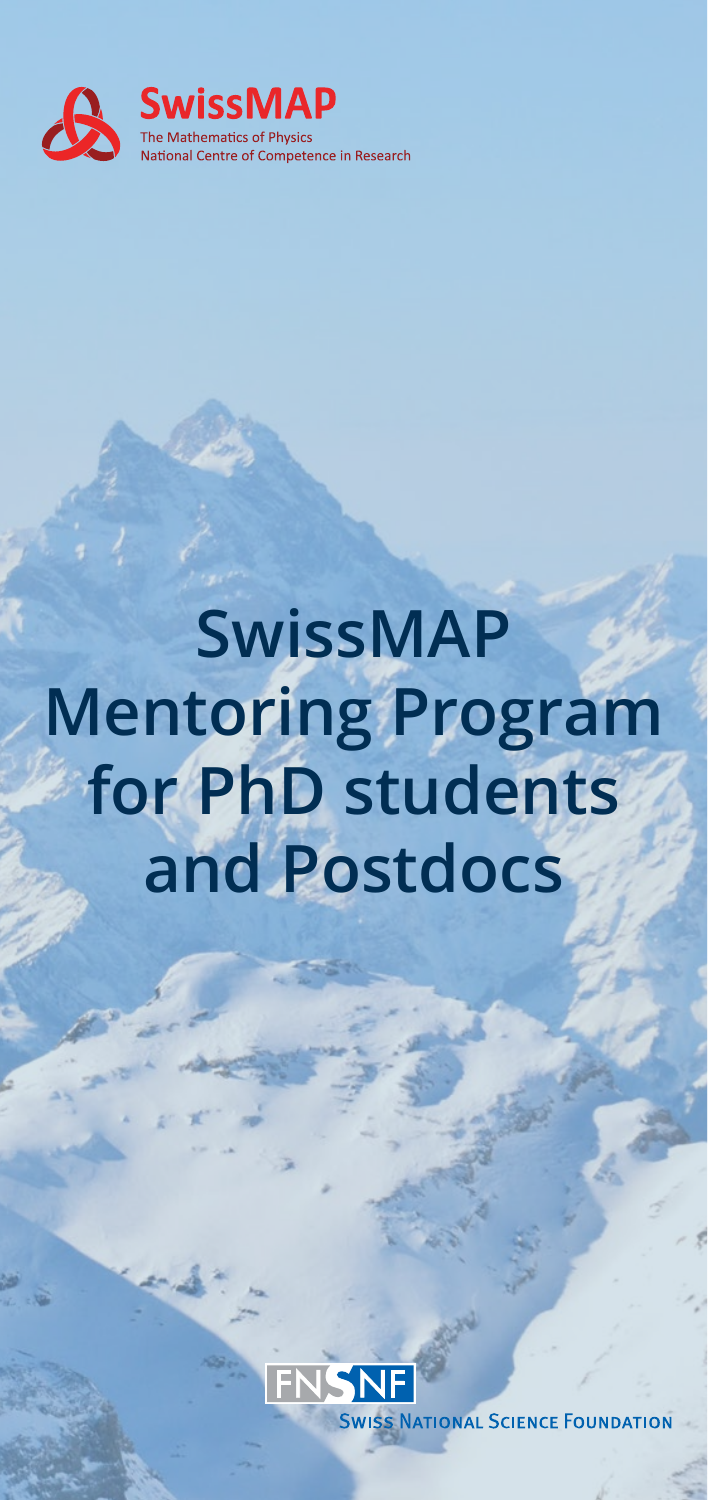

Can't decide between an academic path or industry?

Many researchers are reluctant to seek help, believing that they should be able to resolve their problems alone, we offer our support and experience to our PhD students and **Postdocs** 



Problematic supervision ruining your research?



Too much to do and too little time to do it?



**SwissMAP PhDs and Postdocs**

The Program is open to you and is there to support you in achieving your goals effectively, and to give you access to the knowledge, skills and expertise of more senior SwissMAP participants.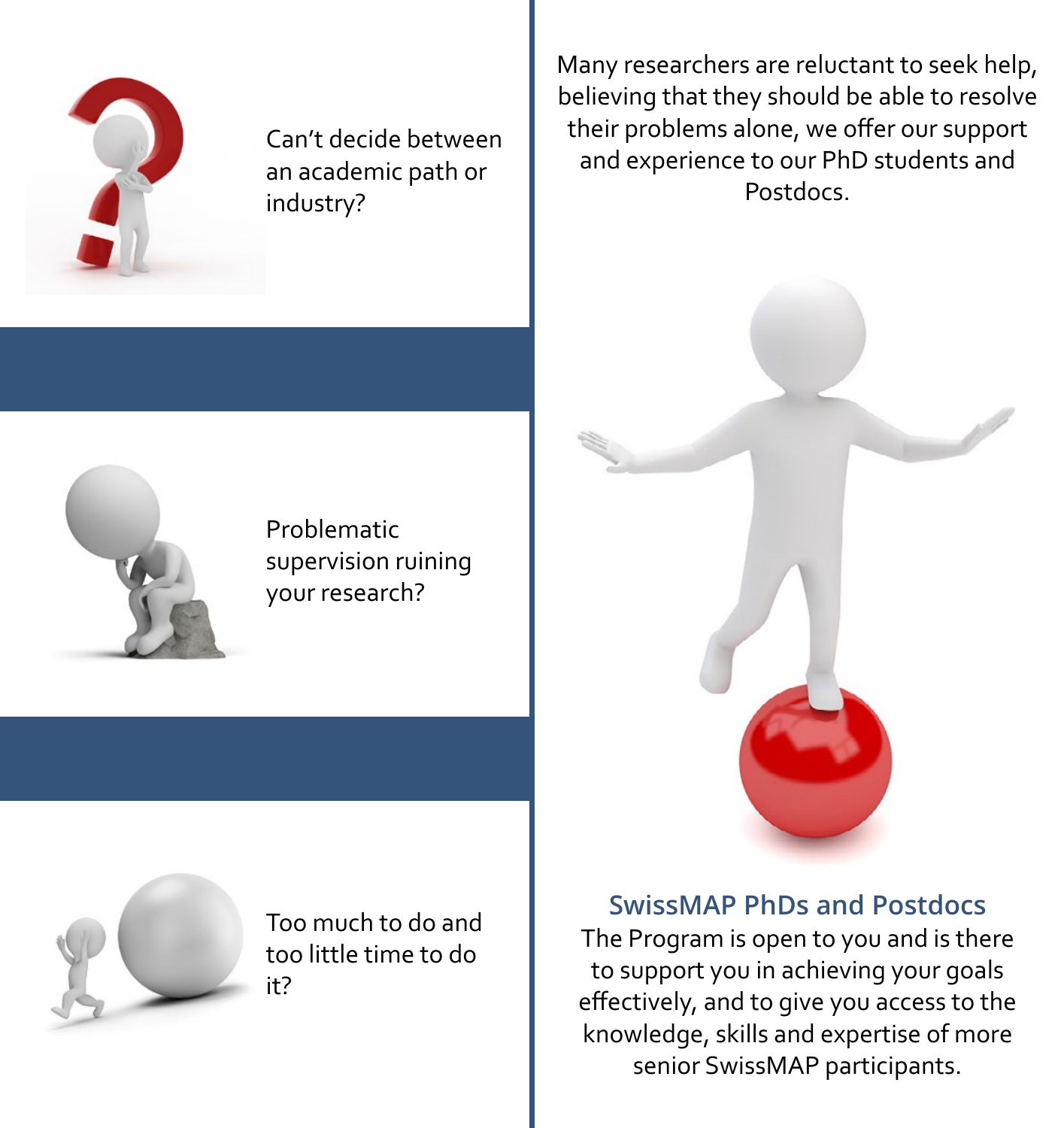**First step: decide to speak to someone** It is well known that PhDs can be presented with difficult decisions and mentoring can greatly influence and shape a researcher's experience and future career trajectory. Effective mentorship can play a critical role in a researchers professional growth and development. The SwissMAP mentoring program offers PhDs and Postdocs impartial confidential support and advice for those crucial moments. Examples of some issues which could be addressed include personal crises, study problems, relationship difficulties and career advice amongst others.

**Second step: find a suitable mentor**

Your mentor does not need to be someone you already know or in your department or field. A number of SwissMAP professors have volunteered to act as official mentors and to provide their viewpoints, advice, and information as part of the program. We understand it isn't easy to approach someone especially when we know they are 'very busy' but please bear in mind that our Mentoring Program participant professors have all volunteered to provide their viewpoints, advice, and information and most of them are very likely to have experienced similar issues or asked themselves similar questions at some point in their lives. Their valuable expertise can assist you and support you in issues concerning your professional and personal life. If you decide to choose a mentor in another institution SwissMAP will cover the travel expenses.

## **Third step: contact a mentor**

In order to launch this programme we invite SwissMAP PhD students and Postdocs to read the profile of our participant Professors and to choose a mentor. Their profiles are available through our internal website: **nccr-swissmap.ch/login**

## **The Mentors**



Anton Alekseev



Anna **Beliakova** 



Giovanni Felder



Shaula Fiorelli



Susanne Reffert



Julian Sonner



Andras Szenes



Corinna Ulcigrai